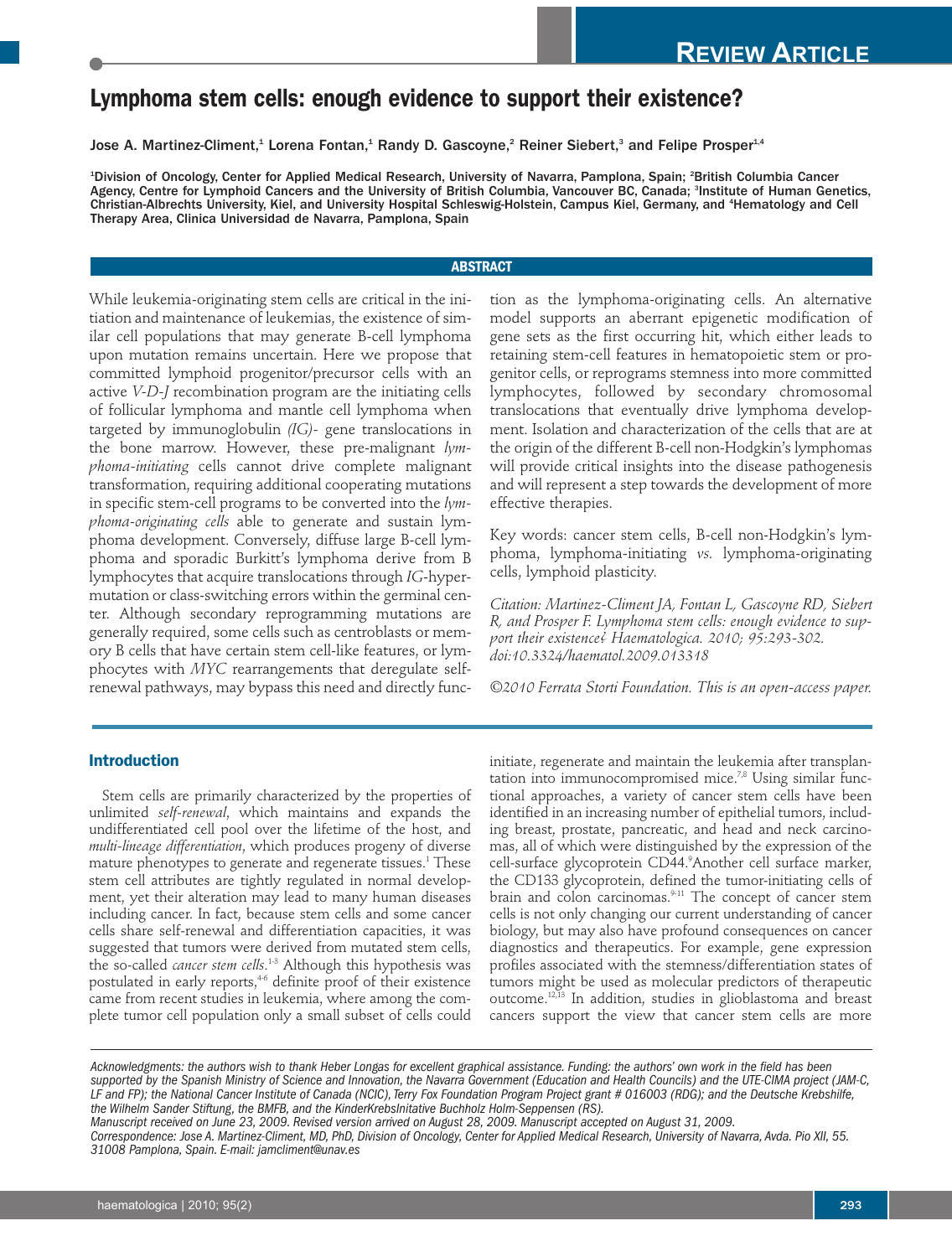resistant to radiotherapy and chemotherapy-induced apoptosis, which allows these cells to survive and generate tumor relapse.<sup>14,15</sup> A prototypical example of a stem cell disorder is chronic myeloid leukemia (CML), where the tyrosine kinase inhibitor imatinib has replaced IFNa as the standard therapy.<sup>16</sup> However, clinical trials have not shown the expected cure rates with the use of imatinib, as a consequence of this compound being active against differentiated CML progenitors while presenting limited activity against quiescent CML stem cells.<sup>17</sup> Consequently, many patients in apparent complete molecular remission relapsed when the drug was discontinued.17,18 These data suggest that CML stem cells would constitute a reservoir responsible for disease relapse, a phenomenon which may also occur in other cancers.

Despite these outstanding discoveries in leukemias and solid tumors, the existence of *lymphoma-originating cells* with stem-cell properties that may similarly generate lymphoma upon mutation remains a controversial and largely unexplored issue.<sup>19</sup>

Indeed, a recent study identified rare clonal B lymphocytes expressing CD20, the memory B-cell antigen CD27, and the stem cell marker aldehyde dehydrogenase (ALDH) that may be responsible for the generation and maintenance of the predominant Hodgkin and Reed-Sternberg cells in classical Hodgkin's lymphoma.<sup>20</sup> These data point to these B lymphocytes as the originating cells for Hodgkin's lymphoma, and opens a debate on whether this is also the case for the different B-cell non-Hodgkin's lymphomas.20,21 Consequently, here we review the role of the diverse hematopoietic and lymphoid cell populations as the putative cells of origin for the B-cell lymphoma subgroups, highlighting the similarities and differences with other known stem cell-derived cancer models.

## *Chromosomal translocations as the first occurring genetic hit in B-cell lymphomas*

The different acute myeloid leukemia (AML) subgroups were shown to be derived from a common leukemia stem cell (LSC) that shares a CD34+ CD38– phenotype with normal hematopoietic stem cells (HSCs).<sup>8,22</sup> The similarities between HSCs and LSCs strongly suggest that HSCs can be the source of LSCs when targeted by oncogenic translocations. Instead, more committed progenitors may also be transformed into LSCs through the accumulation of appropriate mutations that restore the critical stem-cell abilities of self-renewal and multi-differentiation (Figure 1). But are lymphomas, a group of disorders also characterized by oncogenic chromosomal translocations, derived from hematopoietic stem cells or from committed lymphoid progenitors? The study of normal lymphocyte lineage development together with the analysis of the molecular structure of the chromosomal translocations involving immunoglobulin (*IG*) genes can help to assign the putative lymphoma-initiating cells to specific developmental stages (Figure 2).23-28 Errors in any of the physiological *IG* gene rearrangements may result in aberrant chromosomal translocations involving *IGH* (or more rarely *IGL* or *IGK*) genes, which usually become juxtaposed to a variety of oncogenes, and are characteristic of the different lymphoma subtypes.27 Direct proof of the involvement of the *V-D-J* recombination process in the generation of lym-

phoma translocations has been provided, as the *DNA* of the *BCL2* major translocation breakpoint acquires an altered structure that is cut by *RAG* nucleases, which regulate *V-D*recombination.<sup>29</sup> Molecular analysis of translocation breakpoints provides insights into their timing of occurrence during B-cell differentiation. In the t(14;18)(q32;q21) involving *BCL2* in follicular lymphoma (FL), in the t(11;14)(q13;q32) targeting *CCND1* in mantle cell lymphoma (MCL), and in the  $t(14;18)(q32;q21)$  deregulating *MALT1* gene in mucosa-associated lymphoid tissue (MALT), the gene rearrangements usually involve the nonfunctional *IG* gene at the  $5'$  end of J heavy-chain  $(J_H)$  gene segments, pointing to mistakes occurring at the  $D_H$  to  $J_H$ stage in bone marrow lymphoid progenitors (ELPs and CLPs) or in B-cell precursors (pro-B and pre-B cells). $^{23,27,30}$ However, one-third of *BCL2-IGH* gene rearrangements in FL occur at later  $V-D-J$  recombination stages (primarily  $V_H$ to DHJH), involving pre-B or immature B cells.31,32 In any case, FL cells invariably show somatic hypermutation (SHM) of



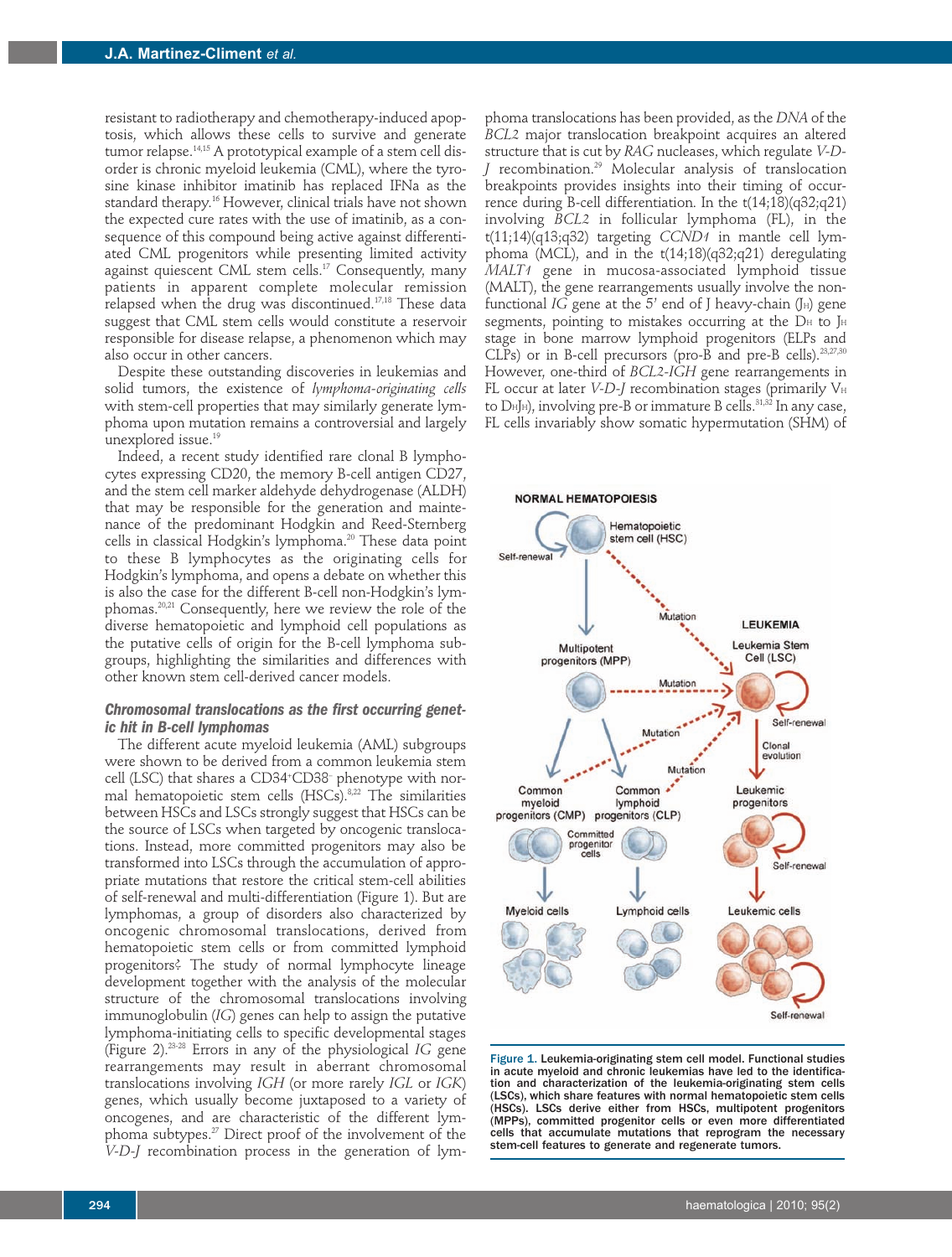

Figure 2. Schematic representation of the normal lymphoid cell development. HSCs generate multipotent progenitors (MPPs) that are committed to form either common myeloid progenitors (CMPs) or early lymphoid progenitors (ELPs). ELPs differentiate into common lymphoid progenitors (CLPs), which are restricted to lymphoid mon lymphoid progenitors (CLPs), which are restricted to lymphoid development, giving rise to B cells, T cells, dendritic cells and natural killer cells. Expression of the B-cell marker B220 by a subset of CLPs (known as pro-B cells) indicates their entry into the B-cell differentiation pathway. However, the process of *IG* gene remodeling is initiated earlier by ELPs, with the assembly of genes for the variable regions of the *IG* heavy (*IGH*) and light (*IGL*) chains in a process called *V-D-J* gene recombination. This event occurs prior to contact with antigen, and the molecular anatomy of the productive *V-D-J* rearrangements suggests that nuclear terminal deoxynucleotidyl transferase (Tdt) is involved. Immature B cells then leave the bone marrow microenvironment and populate the peripheral lymphoid organs. It is here that these naïve B cells contact antigen and lead to the formation of the germinal centers of secondary lymphoid organs, where some of them continue BCR modification to increase affinity for the immunizing antigen. This secondary phase of BCR remodeling requires two different mechanisms unique to the germinal center, *IG* class-switch recombination (CSR) and somatic hypermutation (SHM). During CSR, B cells change the isotype of the expressed BCR, while SHM introduces nucleotide changes, deletions and duplications at a very high frequency in both productive and non-productive *IG* genes, resulting in the generation of antibody variants. These mechanisms require the activation-induced cytidine deaminase (AICDA). Finally, cells expressing favorable antibody mutants are positively selected, vigorously expanded and released into the periphery as *IG*-secreting plasma cells or long-lived memory B cells. B-cell ontogeny-determining transcription factors are shown, indicating whether they are activated (+) or inhibited (–) during each cellular step.

both *IGH* alleles, suggesting that the immortalized B cells with BCL2 overexpression must have continued their *normal* differentiation path including the transit through the germinal center. In contrast, most MCL cases show unmutated *IGH* genes, reflecting that B cells with acquired *CCND1* translocations did not enter the germinal center.

A set of molecularly different chromosomal translocations are promoted by the process of SHM.<sup>26</sup> In normal germinal-center lymphocytes, this mechanism generates point mutations, deletions and duplications in the variable regions of the *IG* genes that are intimately associated with DNA cleavage and can be recombinogenic.<sup>33</sup> Aberrant hypermutation activity can also target *BCL6* and other oncogenes such as *PIM1, MYC, RhoH* and *PAX5* in germinal center-derived lymphomas and in Hodgkin's lymphoma.34-36 Mutations are distributed in the 5' untranslated or coding sequences, regions that are commonly disrupted by chromosomal translocations, consistent with a role for SHM in generating these translocations by DNA doublestrand breaks. Accordingly, *BCL6* fuses its 5´ untranslated sequences with either *IG* genes or with a large variety of partner genes in DLBCL. $37$  A third class of chromosomal translocations occurs in *IG* switch sequences through an illegitimate class-switch recombination (CSR) process in the germinal center. As an example, in most sporadic Burkitt's lymphomas with t(8;14)(q24;q32), the *MYC* oncogene fuses to *IGH* µ switch (Sµ) region, whereas endemic Burkitt's lymphomas display breakpoints in the JH region.38,39 Similar rearrangements targeting *IGH* Sµ sequences are observed in DLBCL with t(3;14)(q27;q32) involving the 5´ unstranslated region of *BCL6*, and in multiple myeloma with translocations of *IRF4, c-MAF, FGFR3* and *MMSET* oncogenes.<sup>26,27,37,40</sup> Most tumors with CSRrelated translocations show concomitant hypermutation of *IG* genes, consistent with cell germinal center transit. However, a few cases of low grade B-cell lymphoma with CSR-related translocations, including the t(14;19)(q32;q13) involving *BCL3* gene or the t(2;14)(p13;q32) targeting *BCL11A*, displayed non-mutated *IGH* gene sequences.41,42 An explanation for these cases is that the translocation occurred in activated B cells in the course of T-cell independent immune responses outside the germinal center. Lastly, rare cases of FL display CSR-related *BCL2-IGH* rearrangements, indicating a late germinal center origin.<sup>43</sup>

Importantly, in FL and in some germinal center-derived DLBCL cells, the presence of intraclonal *IGH* nucleotide variation indicates that the translocation t(14;18)(q32;q21) must have occurred in pre-germinal or early germinal center B lymphocytes (possibly centroblasts in the dark zone of the germinal center), after which divergences in the SHM and CSR processes gave rise to different clones with heterogeneous *IG* sequences and multiple isotype transcripts.<sup>44,45</sup> Moreover, these lymphomas usually present variation in the pattern of *IG* hypermutation during disease progression.46 Conversely, ongoing SHM of *IG* genes is rarely observed in DLBCL with activated B-cell phenotype, but instead, aberrant CSR and *IGH* switch translocations involving different oncogenes are common.<sup>47</sup> These data indicate that activated B-cell DLBCL may be derived from B lymphocytes (possibly centrocytes) in transit through the light zone of the germinal center, where CSR but not SHM take place normally. 44,47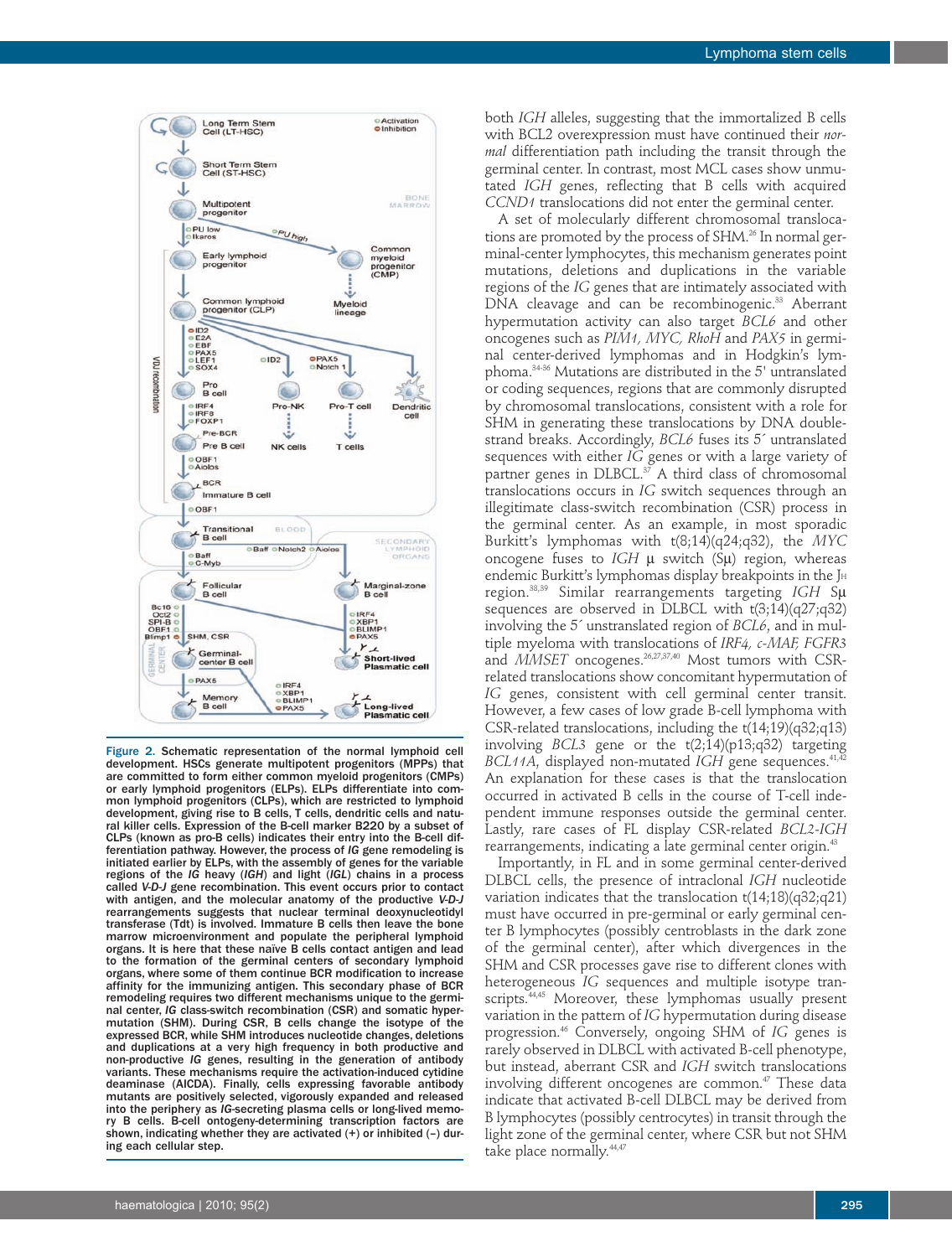#### *Evidence to support that B-cell lymphomas originate from common lymphoid progenitor or precursor cells*

Initial support for the existence of clonogenic cells that may be the origin of lymphoma was gleaned from the molecular analysis of composite lymphomas.48 The study of patients presenting with both Hodgkin's and non-Hodgkin's lymphoma demonstrated the same clonal *IGH* gene rearrangements in the Reed-Sternberg cells and in non-Hodgkin's lymphoma cells; however, the *IGH* somatic hypermutation pattern in each lymphoma was different.<sup>49,50</sup> These data suggested that lymphomas were derived from a common B-cell precursor cell that acquired the *BCL2* gene rearrangement and then diverged to generate clonally distinct tumors (Figure 3A). One patient simultaneously developed MCL and Hodgkin's lymphoma, both with identical *CCND1* translocation. However, MCL cells showed unmutated *IGH* genotype whereas SHM was observed in Hodgkin's lymphoma cells.<sup>50</sup> These data further support the occurrence of the *CCND1* translocations in MCL in pre-germinal center B cells (Figure 3B).

Conversely, germinal-center B cells may also be the initiating cells of some composite lymphomas. A patient developed DLBCL and Hodgkin's lymphoma, both with identically hypermutated *IGH* genes. However, a *P53* gene biallelic mutation was detected only in DLBCL cells (Figure 3C). These data suggest that a late germinal center B-cell initiated both lymphomas, and that subsequent *P53* inactivation led a fraction of cells towards development of DLBCL.<sup>50</sup> The transmission of an FL by bone marrow transplantation (BMT) further supports the existence of a germinal center lymphoma-originating cell.<sup>51</sup> In 1992, a 32year old man developed AML, for which he received allogeneic BMT from his father, after which he remained in remission. Three years later the patient's father was diagnosed with FL. Although he received therapy, he died of the disease. In 2003, eleven years after the diagnosis of AML, the son developed FL, and despite a good initial clinical response, his disease slowly progressed.<sup>52</sup> Both lymphoma biopsies in father and son revealed identical *BCL2- IGH* gene rearrangements. In addition, both tumors had identical D<sub>H</sub>-JH allele-types and shared SHM patterns that defined a putative common precursor cell with 91% homology to the V<sup>H</sup> germline sequence of *IGH*. Although the first genetic hit (the *BCL2-IGH* chromosomal translocation) must have occurred in a precursor B lymphocyte (the lymphoma-initiating cell), the genetic similarity between the father's and the son's lymphomas points to a germinal-center B lymphocyte as the lymphoma-originating cell for both subjects' tumors (Figure 3D).

Further compelling evidence arguing in favor of the existence of a common lymphoma-initiating cell in FL comes from cytogenetic and genotyping studies of sequential biopsies of patients undergoing histological transformation from FL to DLBCL (t-DLBCL). Classical karyotyping and comparative genomic hybridization studies of paired specimens revealed that the transformed biopsy shares some, but not all, of the alterations evident in the diagnostic FL sample.<sup>53,54</sup> This finding suggests subclone selection or divergent outgrowth of a common malignant ancestral cell in contrast to clonal evolution resulting from stochastic genetic events, only some of which provide a selective advantage. Moreover, recent studies have reported that transformation of FL to t-DLBCL occurs over approximately 15-17 years following a diagnosis of FL and seems to have a constant rate of  $3\%$  per year.<sup>55,56</sup> These results suggest that a sizable proportion of the patients with FL may not be at risk to transform. If clonal selection and evolution



Figure 3. B-cell progenitors or germinal-center B lymphocytes as the lymphoma-initiating originating cells in composite lymphomas. (A) Composite lymphoma with Hodgkin's and follicular lymphoma, both carrying identical *BCL2-IGH* chromosomal translocation and different IG somatic hypermutation patterns, indicating that the translocation occurred in a cell before entering the germinal center. (B) Composite lymphoma with mantle cell lymphoma (MCL) and Hodgkin's lymphoma, both with identical *CCND1-IGH* chromosomal translocation. However, MCL did not show somatic hypermutation of *IG* genes, pointing to a pre-germinal center cell as the initiating cell for both lymphomas. (C) In a Hodgkin's and non-Hodgkin's (diffuse large B-cell lymphoma, DLBCL) composite lymphoma, both tumors shared a common *IG* somatic hypermutation pattern, but differed on the *P53* gene mutation status, which was only observed in the DLBCL cells. This finding suggests a germinal-center B lymphocyte as the cell suffering the first genetic event. (D) Transmission of follicular lymphoma by bone marrow transplantation. Both the donor and recipient presented identical *BCL2-IGH* rearrangement and *IG* hypermutation pattern, suggesting that the cell that transmitted the lymphoma, the lymphoma-originating cell, was a germinal center B lymphocyte, although the chromosomal translocation resulting in the *BCL2-IGH* fusion occurred in a pre-germinal center lymphocyte.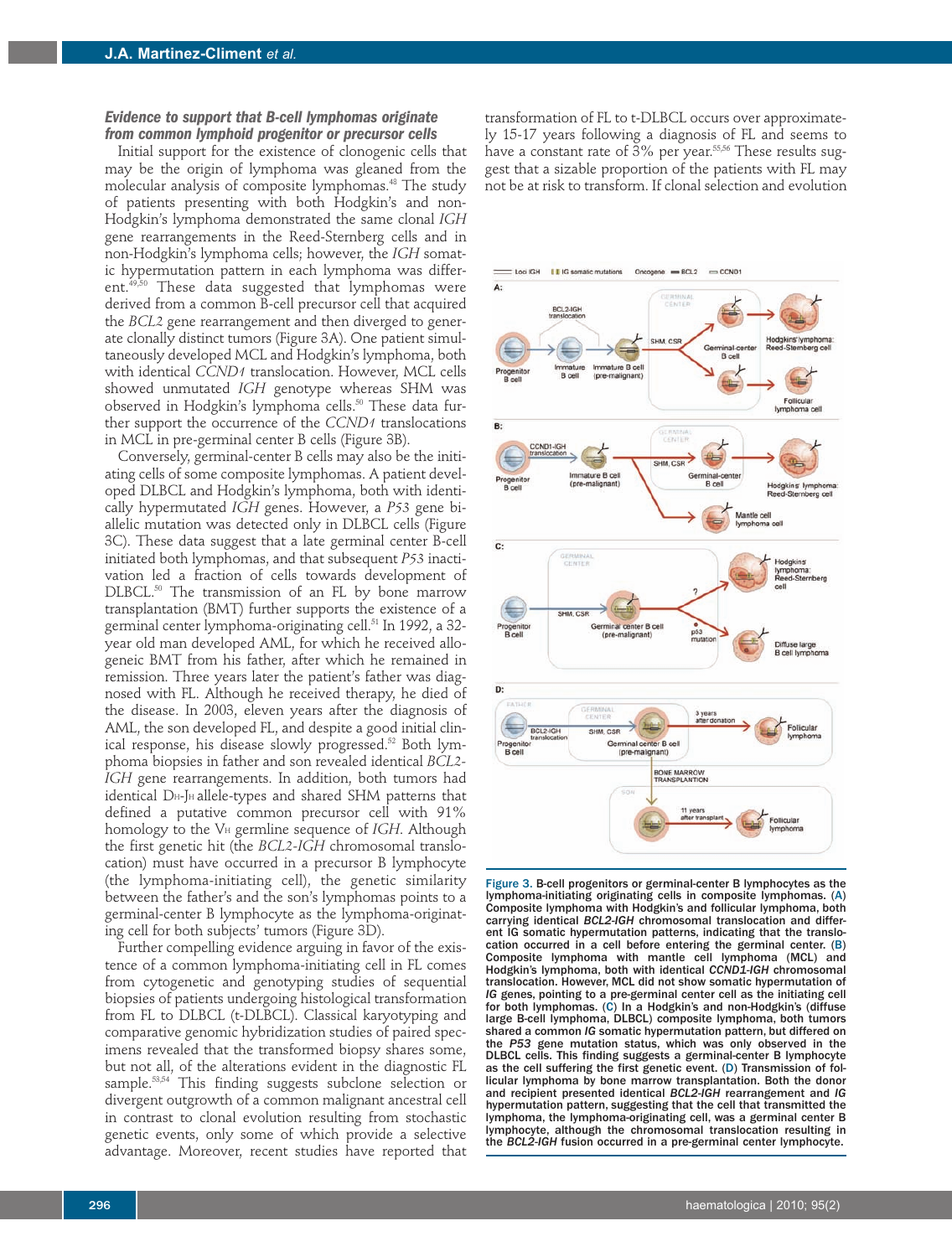were the primary drivers of this process, one might expect the rate of histological transformation to change over time. The observed steady-state risk of transformation might be better modeled if a precursor cell pool with limited proliferative capacity existed and was at-risk for stochastic genetic events, some of which provide a growth advantage.

# *Plasticity of lymphoid cells: generation of the lymphoma-originating cells through the second hit*

Most of the oncogenes targeted by translocations in Bcell lymphomas are regulators of lymphocyte proliferation, apoptosis, development and differentiation pathways, but do not have a defined role in stem-cell self-renewal programs.27 If we accept that the translocations in FL and MCL target either B-cell progenitors or precursors within the bone marrow that do not conserve stem-cell properties, these pre-malignant lymphoma-initiating cells need to restore the necessary stemness to generate and maintain the tumor, thus becoming the lymphoma-originating cells. This cellular reprogramming must be achieved through mutations in genes controling stemness and/or pluripotency pathways. In germinal center-derived lymphomas, the initiating translocations seem to target more mature lymphocytes within the germinal center, and in most cases these cells also need to accumulate secondary reprogramming mutations. However, there may be exceptions to this rule, such as (i) the translocations occurring in centroblasts or in centrocytes, which are cells that can have certain stem-cell properties; (ii) translocations/mutations in memory B cells, which have self-renewal capacity to maintain life-long immunological memory; and (iii) the translocations involving the *MYC* oncogene, which deregulate selfrenewal pathways in the targeted lymphocytes (see below).<sup>57-60</sup> In these cells, the occurrence of secondary mutations may not be necessary, as they can directly become the lymphoma-originating cells able to produce lymphoma. Currently, there is compelling evidence for the enormous plasticity of B cells in physiological and pathological conditions, and some of the gene pathways that regulate these stem cell properties are beginning to be characterized.<sup>61-65</sup>

# *PAX5 and CEBP*α*/*β *transcription factors*

Mouse and human somatic cells can be reprogrammed into pluripotent stem cells by introducing a combination of factors (*OCT3/4, SOX2, MYC, KLF4, NANOG* or *LIN28*) under certain cell culture conditions.<sup>66-68</sup> This exceptional plasticity is also observed in lymphocytes, where expression of CEBPα/β transcription factors was sufficient to reprogram differentiated B cells into macrophages by inhibiting *PAX5*. <sup>62</sup> The most convincing demonstration of the plasticity of mature B cells was provided by Cobaleda and colleagues by generating conditional *PAX5* deletion mutants in mice that allowed mature B cells from peripheral lymphoid organs to dedifferentiate back to early uncommitted progenitors.<sup>65</sup> In addition, these mice lacking *PAX5* in mature B cells developed progenitor cell-derived B-cell lymphomas.<sup>65</sup> More recently, reprogramming of terminally differentiated mouse mature B lymphocytes to a pluripotent state was achieved by expression of OCT4, SOX2, KLF4 and MYC plus either ectopic expression of

CEBPα/β or specific knock-down of PAX5.<sup>64</sup> These reports underscore that the reprogramming capacity of lymphoid cells possibly represents a critical and necessary feature of lymphomagenesis.64,65 However, genetic or epigenetic mutations of *PAX5* or *CEBP*α*/*β genes are not commonly found in lymphoma biopsies, and thus their implication in human B-cell lymphomas is not completely clear. Conversely, in B-cell precursor acute lymphoblastic leukemia (BCP-ALL), inactivating mutations of *PAX5* are frequent, suggesting that these rearrangements may contribute to the cellular differentiation arrest observed in this disorder.69 Indeed, five members of the CEBP family of transcription factors can be over-expressed through *IG*related chromosomal translocations in a subset of BCP- $ALL$ <sup>70</sup> In these cases, CEBP proteins may have inhibited *PAX5* aberrantly, thereby promoting B-cell arrest.<sup>62,71</sup>

#### **MYC** *oncogene*

*MYC* is mutated and deregulated in a large proportion of B-cell lymphomas of different subgroups through various genetic mechanisms.27,35,38,39 Unlike other lymphoma oncogenes, forced expression of *MYC* in murine lymphoid cells is sufficient to generate B-cell leukemia and lymphoma.72 In addition, *MYC* activation is necessary to develop lymphoma in *BCL2* or *CCND1* transgenic mice.73,74 These oncogenic features may in part rely on the role of *MYC* as a regulator of the balance between self-renewal and differentiation in HSCs.<sup>57</sup> Accordingly, *MYC* is among the few key players inducing pluripotency in somatic and embryonic cells and mature lymphocytes.<sup>64,66-68</sup> A recent study revealed that tumor growth in a mouse model of Eµ-*MYC* lymphoma need not be driven by rare cancer stem cells but rather, and in contrast to most leukemias, a large population of tumor cells was able to initiate and sustain lymphoma development.75 One possible explanation of these data might be that the *MYC* oncogene confers stem-cell properties to a large number of lymphoma cells within the tumor.

#### *The Polycomb protein BMI1*

Proteins belonging to the Polycomb group (PcG) are epigenetic silencers that regulate lymphopoiesis by forming multimeric complexes that bind and remodel chromatin, thus regulating gene activity.<sup>76</sup> Some PcG genes have been implicated in lymphomagenesis.<sup>77</sup> Forced expression of the PcG protein BMI1 in lymphocytes was associated with lymphoma generation, whereas *BMI1* gene is amplified and over-expressed in human MCL and in other B-cell lymphomas.77-79 BMI1 has essential roles in regulating proliferation and self-renewal of both normal and leukemic stem cells.<sup>80</sup> These findings underscore a potential critical characteristic of mutated *BMI1* in lymphomagenesis by reprogramming pre-malignant lymphocytes bearing different chromosomal rearrangements into lymphoma-originating cells with *de novo* stem cell-like properties.

## *Lessons from mouse models of leukemia and lymphoma*

A number of reports have demonstrated the transformation potential of known leukemia oncogenes in the different mouse hematopoietic cell compartments. Short-lived myeloid progenitors transduced with *MLL-ENL, MOZ-*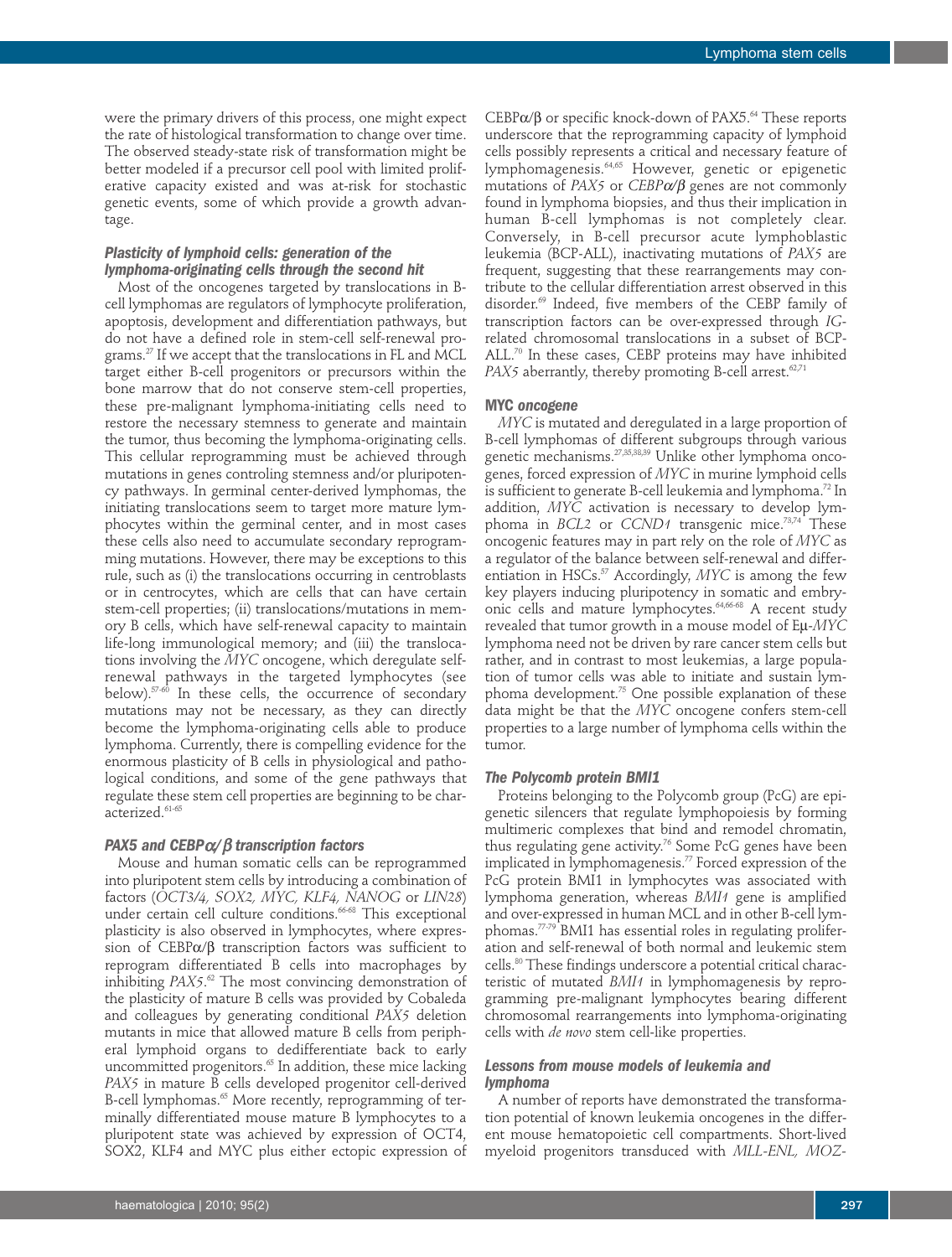*TIF2* and *MLL-AF9* oncogenic fusions generated AML with similar latencies and characteristics to those observed in long-term HSC models.<sup>81-84</sup> As normal myeloid progenitors do not conserve stem-cell features, those oncogenic rearrangements must have restored self-renewal and pluripotent abilities necessary for leukemic transformation, as was demonstrated by Krivtsov and colleagues in an *MLL-AF9* transgenic model.83 In BCP-ALL, oncogenic fusions may similarly awaken stem-cell properties in committed B lymphocytes. In one report, the common genetic rearrangements observed in patients with BCP-ALL were modeled in mice (including p190-*BCR-ABL* and *TEL-AML1* gene fusions), concluding that these leukemias were derived from committed B-cell progenitor cells rather than from HSCs.<sup>85</sup> However, the analysis of human BCP-ALL samples did not confirm these findings but revealed that the blasts representative of all of the different maturational lymphoid stages were able to reconstitute and re-establish the complete leukemic phenotype *in vivo*. <sup>86</sup> Further studies in monochorionic twins with BCP-ALL carrying a *TEL-AML1* rearrangement led to the isolation of a CD34+ CD19+ CD38– cell population able to initiate a preleukemic state that eventually transformed to frank BCP-ALL.87 Analysis of *TEL-AML1*-transduced human cord blood cells suggested that this rearrangement may function as a first-hit mutation that also endows these pre-leukemic cells with altered self-renewal and survival properties, sufficient for leukemia development.<sup>87</sup>

In contrast to leukemia, many engineered mice expressing specific lymphoma oncogenes have failed to generate the expected human-like lymphomas *in vivo*. Mice in which the human *CCND1* oncogene was juxtaposed to the *IG*µ-chain gene (*E*µ*-CCND1*), which restricts the expression of the oncogene in the lymphoid compartment,<sup>73</sup> did not develop malignancy spontaneously, requiring the cooperation of additional activating mutations to drive lymphoma formation.74 The *E*µ*-MYC* transgenic mice developed lymphoma with histopathological features of human lymphoblastic lymphoma rather than Burkitt's lymphoma, lacking for instance the typical germinal center-associated *IGH* somatic hypermutations.<sup>72,88</sup> Similarly, the *E*µ-*BCL2* mice developed high-grade B-cell lymphoma after a significant latency period, but not human-like FL.<sup>89</sup> Failure of these models to recapitulate human disease may rely on the inappropriate selection of the cell compartment in which the oncogenes were expressed and/or on their inability to restore self-renewal and pluripotent states in lymphoid progenitors or in more mature B cells. Supporting these hypotheses, the *vavP-BCL2* transgenic mice, which present constitutive BCL2 overexpression from HSCs to mature B cells, developed lymphoma that was preceded by germinal center hyperplasia, thus mimicking human FL.90 Unlike *E*µ-*BCL2* transgenes, vavP-BCL2 mice showed higher levels of BLC2 in  $T$  cells, causing enlargement of the peripheral T-cell compartment, which was critical to generate abundant germinal centers where B cells underwent *IG* hypermutation and class switching, eventually leading to FL (Figure 4A). These data in mice are compatible with the portrait of human FL, where microenvironmental cells that surround tumor cells, including several T-cell subsets, appear crucial for lymphoma formation and maintenance. $91$  These findings theoretically provide support for either a hematopoietic stem cell or a lymphoid progenitor cell as the putative FL-initiating cells, as they are able to permit BCL2 expression in both B- and Tcell lineages. However, hematopoietic stem cells do not seem to have the functional *V-D-J* machinery subsidiary to suffer mechanistic errors leading to chromosomal breaks.<sup>23,24</sup> Conversely, lymphoid progenitor cells may have started *V-D-J* recombination and are prone to suffer translocations, thus representing the ideal FL-initiating cells. However, these cells have lost self-renewal and multidifferentiation potentials, therefore needing additional reprogramming mutations to restore stem-cell features. If these secondary genetic alterations do not occur, BCL2 expressing lymphocytes may circulate for several years without giving rise to FL.<sup>92</sup>

Engineered mice with full-length murine *BCL6* placed downstream of the IG heavy chain (Iµ) promoter (Iµ*-BCL6* mice) led to an increase in germinal center formation fol-



Figure 4. Cells of origin for Bcell lymphomas according to mouse models of disease. (A) The vavP*-BCL2* mice show *BCL2* expression in all hematopoietic cell populations, and promoted follicular lymphoma development that was preceded by germinal center hyperplasia, thus mimicking human FL development. (B) In the Iµ-*BCL6* mice, BCL6 is expressed in mature B cells. Development of DLBCL is dependent on the acquisition of secondary mutations able to dedifferentiate back premalignant B cells into lymphoma-originating stem cells.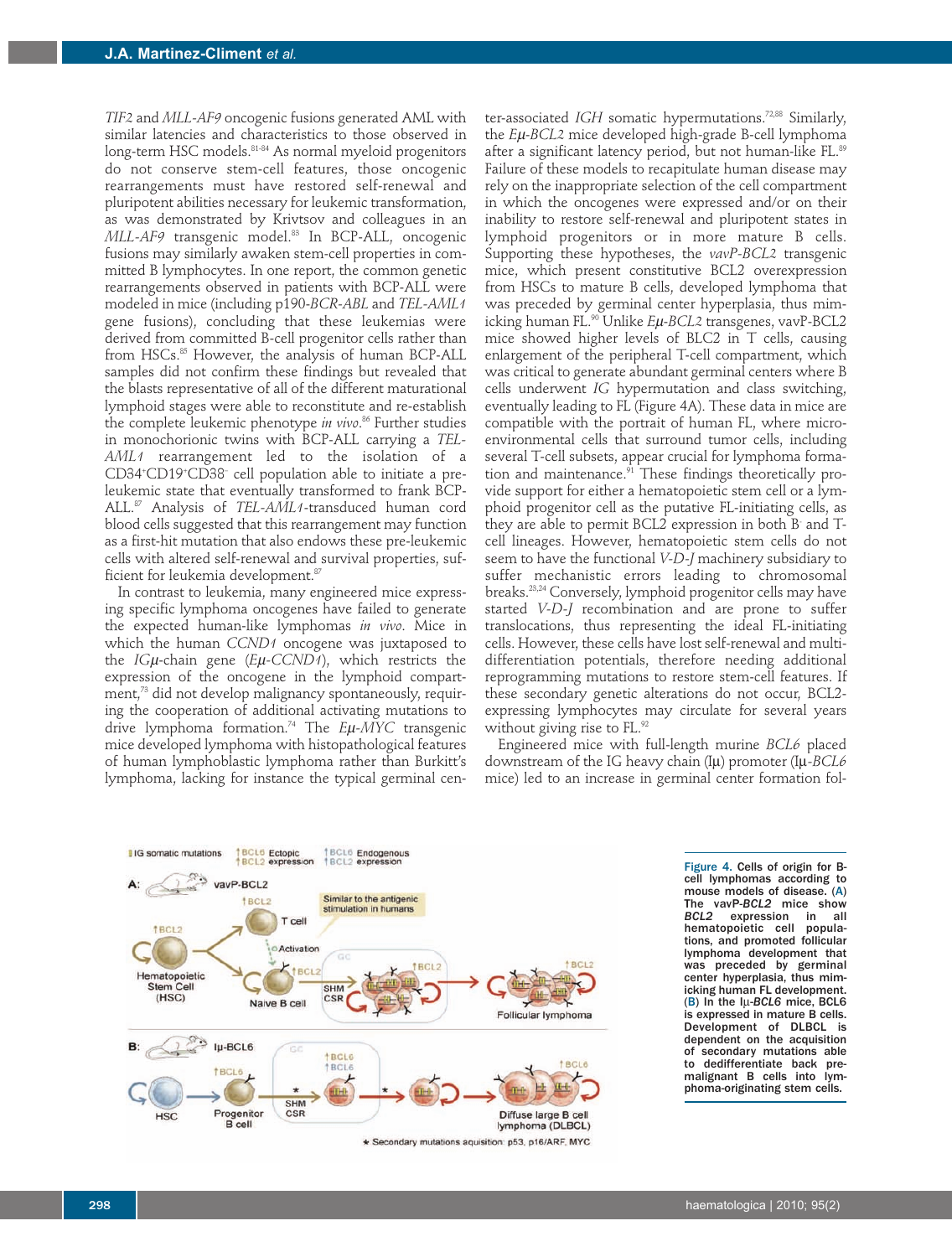lowed by the generation of DLBCL between 15 and 20 months of age.<sup>93</sup> These tumors were developed through expression of BCL6 in mature B-lymphocytes, resembling the cellular and genetic features of human germinal centerderived DLBCL. Because of the long latency period, the cells carrying the initiating BCL6 alteration possibly required late secondary mutations to drive malignant transformation (Figure 4B). Remarkably, crossing Iµ*-BCL6* mice with mice lacking AID, the enzyme required for both SHM and CSR, prevented development of BCL6-driven DLBCL, suggesting that AID is required for germinal center-derived lymphomas.<sup>94</sup> Another interesting model is an AID-dependent conditional *MYC* transgene (the Vk\*MYC mice), which allowed *MYC* activation in germinal center B lymphocytes.95 Despite theoretically resembling the dynamics of human Burkitt's lymphoma, these animals develop multiple myeloma. *MYC* activation was caused by AID-dependent SHM, because crossing Vk\*MYC mice with AID knockout mice failed to activate the SHM/CSR machinery and thus to generate myeloma.<sup>95</sup> Indeed, AID is required for *MYC-IGH* chromosomal translocations *in vivo*. <sup>96</sup> Moreover, loss of AID in Eµ-*MYC* mice changed the lymphoma phenotype from B-cell to pre-B cell tumors, further suggesting that AID activity contributes to mature Bcell but not to pre-B cell lymphoma development.<sup>97</sup> Why the selective deregulation of *MYC* in germinal center B cells in the Vk\*MYC mice failed (again) to reproduce the human disease phenotype is not fully understood. However, this model reinforces the concept that the single deregulation of *MYC* in centroblasts is sufficient to directly induce malignant transformation.

#### *Epigenetic modifications in B-cell lymphomagenesis*

It is widely accepted that cancers are heterogeneous disorders caused by a series of clonally selected genetic and epigenetic changes in tumor genes. However, some cancers may originate from a polyclonal epigenetic alteration of stem or progenitor cells within specific tissues, initially producing a pre-neoplastic epigenetically aberrant state.<sup>98</sup> Recent studies have provided additional evidence for an instructive mechanism behind aberrant DNA methylation in cancer, which might indicate that specific DNA sequences are predisposed to acquire epigenetic aberrations.<sup>99,100</sup> Indeed, a highly significant proportion of genes that are hypermethylated in solid tumors were already repressed at the embryonic stem cell stage by PcG marks.<sup>100</sup> These findings support the *cancer stem cell theory* by stating that aberrant epigenetic changes of PcG-target genes might represent an initial event in tumorigenesis.<sup>101</sup> Moreover, the genome-wide methylation pattern observed in a mouse model of *MYC*-induced lymphomas was driven by the genetic configuration of tumor cells, providing experimental evidence for a causal role of DNA hypermethylation in tumor progression.<sup>102</sup>

Martin-Subero *et al*. have recently studied the DNA methylation profiles of different morphological, genetic and transcriptional subtypes of lymphomas, including Burkitt's lymphoma, activated B-cell DLBCL, and germinal center-like DLBCL.<sup>103</sup> Hierarchical clustering of microarraybased DNA methylation data indicated that DNA methylation patterns in lymphoma cells were not strictly associated with morphological, genetic or transcriptional features. Using supervised analyses, however, they identified a small group of genes that appeared to be *de novo* methylated in a lymphoma subtype-specific manner. Strikingly, a different set of genes was methylated in all lymphoma subtypes and unmethylated in hematopoietic controls. This latter group of genes was mostly unmethylated in adult and embryonic stem cells and highly enriched for PcG targets in embryonic stem cells.

These findings could on one hand suggest that mature aggressive B-cell lymphomas with different genetic backgrounds might derive from lymphoma precursor cells with similar stem cell-like features that have acquired aberrant methylation of PcG target genes.<sup>103</sup> Alternatively, an epigenetic footprint of *stemness* could have been acquired during lymphomagenesis by epigenetic remodeling. Consequently, as an alternative hypothesis to the development of lymphoma by linear acquisition of chromosomal translocations in lymphoid precursor or progenitor cells followed by reprogramming mutations, we may postulate that epigenetically aberrant lymphoma-initiating stem or progenitor cells that retain stem-cell features are susceptible to malignant transformation when acquiring, for instance, *BCL2* or *BCL6* gene rearrangements, during their transit through the bone marrow or the germinal center.

# *Lymphoma-originating cells: a therapeutic perspective*

Most conventional chemotherapy kills rapidly proliferating tumor cells whereas cancer stem cells may remain viable during treatment because of their relative quiescence. At the end of treatment, cancer stem cells may regenerate the tumor entirely, providing one possible explanation of why tumors can relapse in patients in apparent complete clinical remission.<sup>1,9,104</sup> Consequently, destruction of the stem cell population capable of initiating and maintaining tumors has become a major goal in the treatment of human malignancies. FL is characterized by the  $t(14;18)(q32;q21)$  resulting in overexpression of BCL2 protein. Most patients with FL initially respond to chemotherapy, but they typically experience relapses and/or transformation into high-grade therapy-resistant lymphoma.105 Thus, it is still considered an incurable disease using conventional treatment approaches. In mice, forced expression of the anti-apoptotic *BCL2* protein in HSCs makes them more resistant to radiotherapy.<sup>106</sup> In human biopsies, Dogan *et al*. identified an interfollicular neoplastic B-cell population surrounding the malignant follicles in the majority of FLs. While both follicular and interfollicular cell populations shared clonal identity, the latter showed low-grade cytological features, lower proliferation activity and downregulation of activation markers such as CD19, CD38 and CD95, suggesting that these more quiescent cells may partially account for FL therapeutic resistance.107 Based on these reports , we may postulate that the yet unidentified FL-originating cells express high levels of BCL2 and are slowly proliferating, making them resistant to standard chemo/radiotherapy, whereas most other FL cells are killed following treatment. At the conclusion of a treatment regimen, the quiescent cell population regenerates the lymphoma, requiring further treatments followed by subsequent relapses that are accompanied by novel stochastic genetic changes that ultimately lead to transforma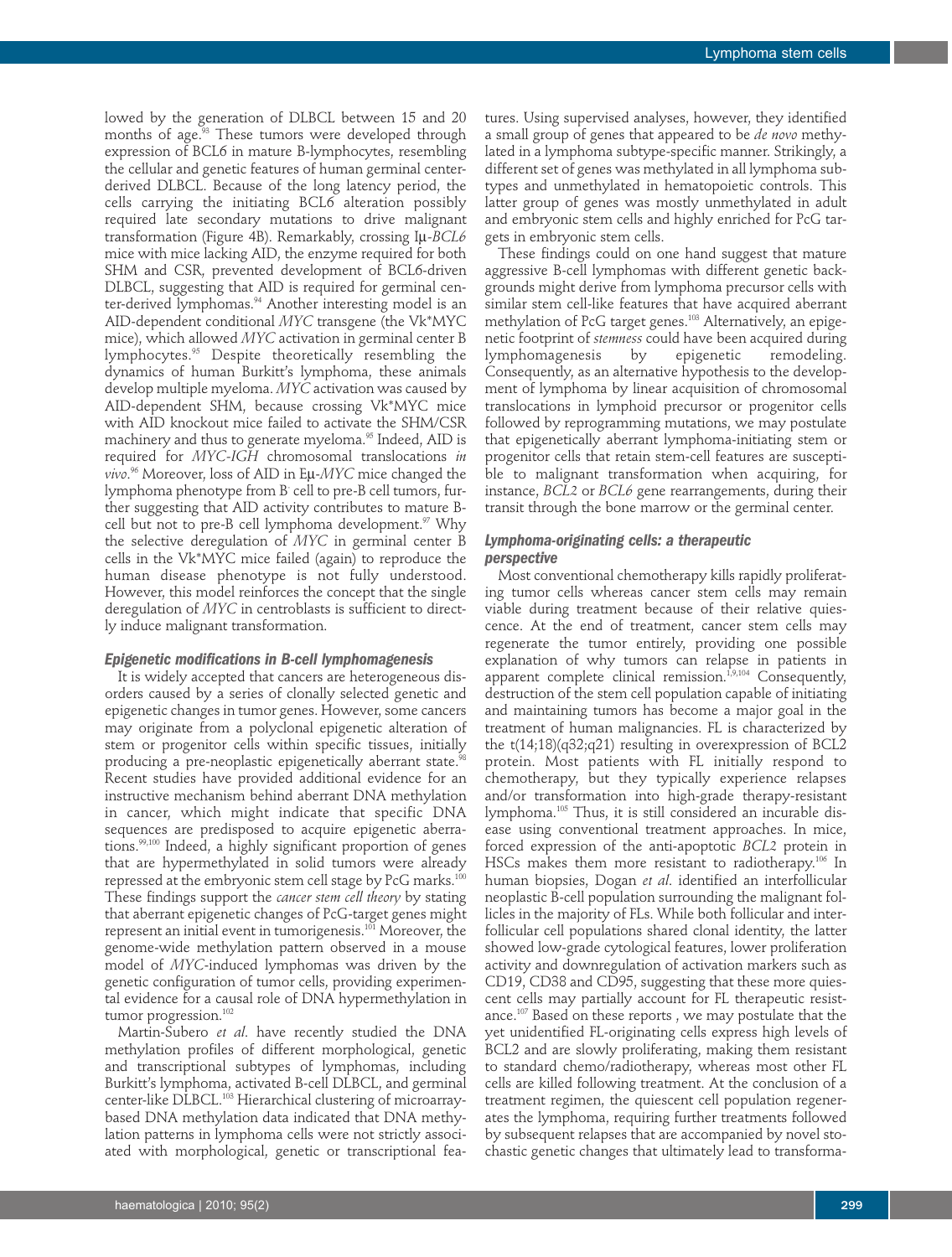tion to *DLBCL* in those patients destined to transform. Therefore, identification of the FL-originating cells seems crucial to better define future treatment strategies. For instance, one promising therapy in *FL* is ABT-737, a smallmolecule inhibitor of *BCL2*, which is effective in solid tumors.108 However, whether this and other similar anti-BCL2 compounds will be active against the FL-originating cells or will otherwise encounter selective resistance (mimicking imatinib therapy in CML) remains unclear. Another issue is whether the *FL* negative for BCL2 expression will respond to these compounds.109 A different example is the monoclonal antibody against CD20 (rituximab), which has shown clinical benefit for both induction and maintenance therapy in FL clinical trials.105 Whether rituximab given in combination with chemotherapy will eventually achieve cure in FL or will simply prolong complete remissions is uncertain, but may in part depend on whether the FL-originating cells express CD20 on the cell surface in a configuration and antigen density that allows this targeted therapy to kill them.

Stem cells reside in a special microenvironment termed the niche, where they interact via adhesion molecules and exchange molecular signals that maintain the specific features of stem cells. Based on these findings, it has been shown that a *cancer stem cell niche* exists, being involved in cancer stem cell regulation, tumor invasion, and metastasis.<sup>110</sup> Although there has not been a formal demonstration of the existence of a niche for the putative lymphoma-originating cells, these niches may serve as reservoirs that protect these cells from current therapies.

*Conclusions*

B-cell non-Hodgkin's lymphomas, in contrast to most leukemias, are derived from either committed lymphoid progenitor/precursor cells or from more mature B-lymphocytes that acquire chromosomal translocations through errors in the *IG* gene remodeling processes during normal B-cell differentiation. These lymphoma-initiating cells harboring characteristic chromosomal translocations are premalignant cells unable to form tumors, needing to acquire stem-cell features through secondary reprogramming mutations to become the lymphoma-originating cells fully capable of generating and maintaining lymphomas. While this scenario applies to FL and MCL, diffuse large B-cell lymphoma and Burkitt's lymphoma are derived from more mature germinal center-derived lymphocytes. Although reprogramming mutations are also required in most cases, centroblasts or memory B cells that have certain stem celllike properties and are targeted by translocations or lymphocytes that suffer *MYC* rearrangements that deregulate self-renewal pathways may not need these secondary mutations, directly functioning as lymphoma-originating cells able to drive malignancy. An alternative hypothesis states that the first hit consists of an aberrant epigenetic state of stem or progenitor cells that either retain stem celllike features or reprogram stemness into more mature cells, followed by chromosomal instability and subsequent genetic aberrations that eventually lead to lymphoma formation. Detailed isolation and molecular characterization of the specific cells of origin for each B-cell lymphoma entity are crucial steps not only to better understand lymphomagenesis but also to make meaningful improvements in the treatment and eventual cure of these patients.

## **Authorship and Disclosures**

All authors designed the manuscript and wrote the paper.

RS received lecture fees from Abbott/Vysis and scientifically collaborates with Illumina. The other authors declare no competing financial interests.

#### **References**

- 1. Reya T, Morrison SJ, Clarke MF, Weissman IL. Stem cells, cancer, and cancer stem cells. Nature. 2001;414(6859):105-11.
- 2. Pardal R, Molofsky AV, He S, Morrison SJ. Stem cell self-renewal and cancer cell proliferation are regulated by common networks that balance the activation of proto-oncogenes and tumor suppressors. Cold Spring Harb Symp Quant Biol. 2005;70:177-85.
- 3. Clarke MF, Fuller M. Stem cells and cancer: two faces of eve. Cell 2006;124(6):1111-5.
- 4. Bruce WR, Van Der Gaag H. A Quantitative assay for the number of murine lymphoma cells capable of proliferation in vivo. Nature. 1963;199:79-80.
- 5. Park CH, Bergsagel DE, McCulloch EA. Mouse myeloma tumor stem cells: a primary cell culture assay. J Natl Cancer Inst. 1971;46(2):411-22.
- 6. Hamburger AW, Salmon SE. Primary bioassay of human tumor stem cells. Science. 1977;197(4302):461-3.
- 7. Lapidot T, Sirard C, Vormoor J, Murdoch B, Hoang T, Caceres-Cortes J, et al. A cell initiating human acute myeloid leukaemia after transplantation into SCID mice.

Nature. 1994;367(6464):645-8.

- 8. Bonnet D, Dick JE. Human acute myeloid leukemia is organized as a hierarchy that originates from a primitive hematopoietic cell. Nat Med. 1997;3(7):730-7.
- 9. Al-Hajj M, Clarke MF. Self-renewal and solid tumor stem cells. Oncogene. 2004; 23(43):7274-82.
- 10. Singh SK, Hawkins C, Clarke ID, Squire JA, Bayani J, Hide T, et al. Identification of human brain tumour initiating cells. Nature. 2004;432(7015):396-401.
- 11. Ricci-Vitiani L, Lombardi DG, Pilozzi E, Biffoni M, Todaro M, Peschle C, et al. Identification and expansion of human colon-cancer-initiating cells. Nature. 2007; 445(7123):111-5.
- 12. Liu R, Wang X, Chen GY, Dalerba P, Gurney A, Hoey T, et al. The prognostic role of a gene signature from tumorigenic breast-cancer cells. N Engl J Med. 2007; 356(3):217-26.
- 13. Ben-Porath I, Thomson MW, Carey VJ, Ge R, Bell GW, Regev A, et al. An embryonic stem cell-like gene expression signature in poorly differentiated aggressive human tumors. Nat Genet. 2008;40(5):499-507.
- 14. Bao S, Wu Q, McLendon RE, Hao Y, Shi Q, Hjelmeland AB, et al. Glioma stem cells

promote radioresistance by preferential activation of the DNA damage response. Nature. 2006;444(7120):756-60.

- 15. Glinsky GV, Berezovska O, Glinskii AB. Microarray analysis identifies a deathfrom-cancer signature predicting therapy failure in patients with multiple types of cancer. J Clin Invest. 2005;115(6):1503-21.
- 16. Druker BJ, Tamura S, Buchdunger E, Ohno S, Segal GM, Fanning S, et al. Effects of a selective inhibitor of the Abl tyrosine kinase on the growth of Bcr-Abl positive cells. Nat Med. 1996;2(5):561-6.
- 17. Graham SM, Jorgensen HG, Allan E, Pearson C, Alcorn MJ, Richmond L, et al. Primitive, quiescent, Philadelphia-positive stem cells from patients with chronic myeloid leukemia are insensitive to STI571 in vitro. Blood. 2002;99(1):319-25.
- 18. Michor F, Hughes TP, Iwasa Y, Branford S, Shah NP, Sawyers CL, et al. Dynamics of chronic myeloid leukaemia. Nature. 2005; 435(7046):1267-70.
- 19. Boman BM, Wicha MS. Cancer stem cells: a step toward the cure. J Clin Oncol. 2008; 26(17):2795-9.
- 20. Jones RJ, Gocke CD, Kasamon YL, Miller CB, Perkins B, Barber JP, et al. Circulating clonotypic B cells in classic Hodgkin lym-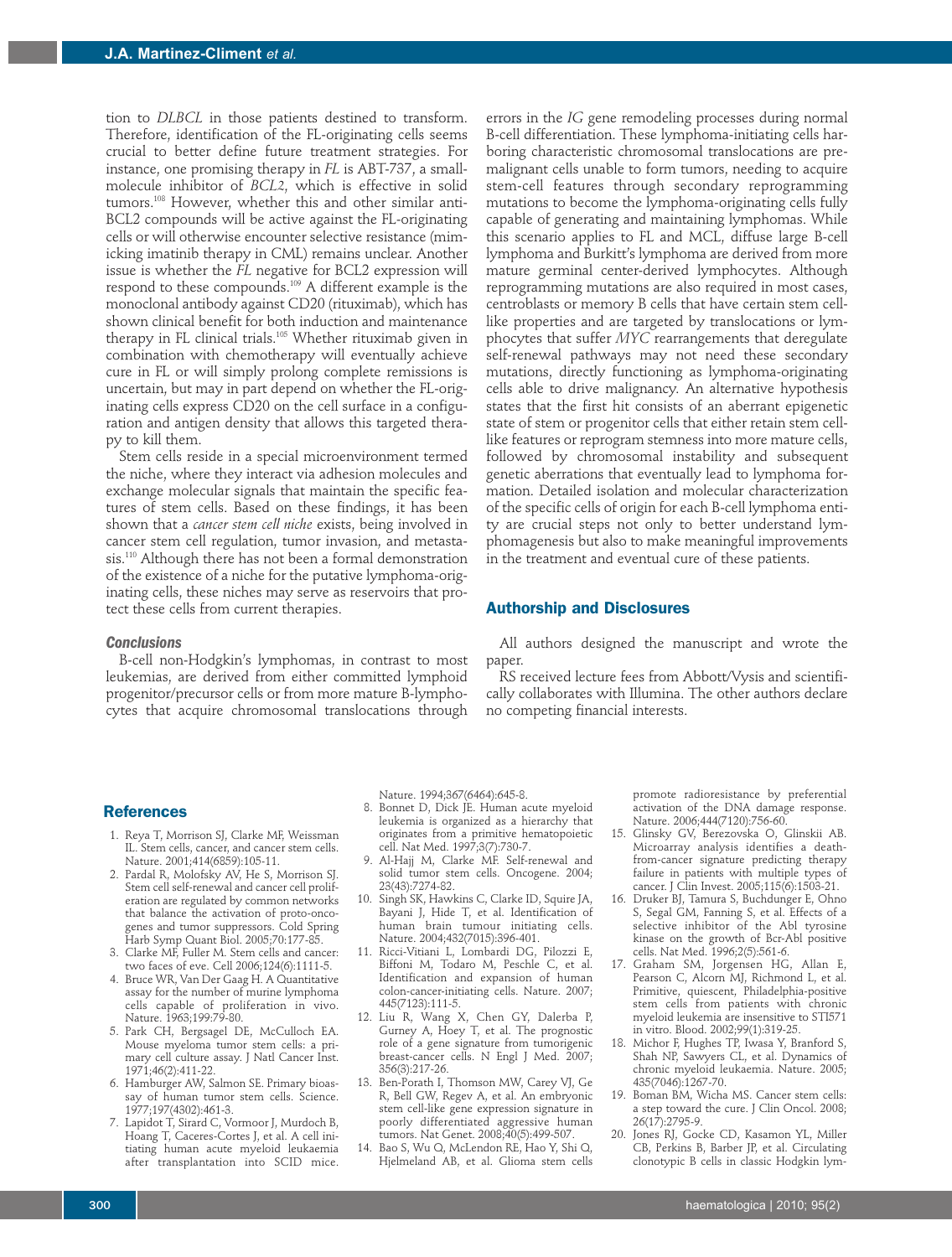phoma. Blood. 2009; 113(23):5920-6.

- 21. Gascoyne RD. Stem cells in Hodgkin lymphoma? Blood. 2009;113(23):5694.
- 22. Hope KJ, Jin L, Dick JE. Acute myeloid leukemia originates from a hierarchy of leukemic stem cell classes that differ in selfrenewal capacity. Nat Immunol. 2004; 5(7): 738-43.
- 23. Busslinger M. Transcriptional control of early B cell development. Annu Rev Immunol. 2004;22:55-79.
- 24. Matthias P, Rolink AG. Transcriptional networks in developing and mature B cells. Nat Rev Immunol. 2005;5(6):497-508.
- 25. Medina KL, Singh H. Genetic networks that regulate B lymphopoiesis. Curr Opin Hematol. 2005;12(3):203-9.
- 26. Kuppers R, Dalla-Favera R. Mechanisms of chromosomal translocations in B cell lymphomas. Oncogene. 2001;20(40):5580-94.
- 27. Willis TG, Dyer MJ. The role of immunoglobulin translocations in the pathogenesis of B-cell malignancies. Blood. 2000;96(3):808-22.
- 28. Muramatsu M, Kinoshita K, Fagarasan S, Yamada S, Shinkai Y, Honjo T. Class switch recombination and hypermutation require activation-induced cytidine deaminase (AID), a potential RNA editing enzyme. Cell. 2000;102(5):553-63.
- 29. Raghavan SC, Swanson PC, Wu X, Hsieh CL, Lieber MR. A non-B-DNA structure at the Bcl-2 major breakpoint region is cleaved by the RAG complex. Nature. 2004; 428(6978):88-93.
- 30. Sanchez-Izquierdo D, Buchonnet G, Siebert R, Gascoyne RD, Climent J, Karran L, et al. MALT1 is deregulated by both chromosomal translocation and amplification in B-cell non-Hodgkin lymphoma. Blood. 2003;101(11):4539-46.
- 31. Stamatopoulos K, Kosmas C, Belessi C, Papadaki T, Afendaki S, Anagnostou D, et al. t(14;18) chromosomal translocation in follicular lymphoma: an event occurring with almost equal frequency both at the D to J(H) and at later stages in the rearrangement process of the immunoglobulin heavy chain gene locus. Br J Haematol. 1997; 99(4):866-72.
- 32. Jager U, Bocskor S, Le T, Mitterbauer G, Bolz I, Chott A, et al. Follicular lymphomas' BCL-2/IgH junctions contain templated nucleotide insertions: novel insights into the mechanism of t(14;18) translocation. Blood 2000;95(11):3520-9.
- 33. Peled JU, Kuang FL, Iglesias-Ussel MD, Roa S, Kalis SL, Goodman MF, et al. The biochemistry of somatic hypermutation. Annu Rev Immunol. 2008;26:481-511.
- 34. Shen HM, Peters A, Baron B, Zhu X, Storb U. Mutation of BCL-6 gene in normal B cells by the process of somatic hypermutation of Ig genes. Science. 1998;280(5370): 1750-2.
- 35. Pasqualucci L, Neumeister P, Goossens T, Nanjangud G, Chaganti RS, Kuppers R, et al. Hypermutation of multiple proto-oncogenes in B-cell diffuse large-cell lymphomas. Nature. 2001;412(6844):341-6.
- 36. Liso A, Capello D, Marafioti T, Tiacci E, Cerri M, Distler V, et al. Aberrant somatic hypermutation in tumor cells of nodularlymphocyte-predominant and classic Hodgkin lymphoma. Blood. 2006;108(3): 1013-20.
- 37. Ci W, Polo JM, Melnick A. B-cell lymphoma 6 and the molecular pathogenesis of diffuse large B-cell lymphoma. Curr Opin Hematol. 2008;15(4):381-90.
- 38. Haluska FG, Finver S, Tsujimoto Y, Croce

CM. The t(8; 14) chromosomal translocation occurring in B-cell malignancies results from mistakes in V-D-J joining. Nature. 1986;324(6093):158-61.

- 39. Neri A, Barriga F, Knowles DM, Magrath IT, Dalla-Favera R. Different regions of the immunoglobulin heavy-chain locus are involved in chromosomal translocations in distinct pathogenetic forms of Burkitt lymphoma. Proc Natl Acad Sci USA. 1988; 85(8):2748-52.
- 40. Kuehl WM, Bergsagel PL. Multiple myeloma: evolving genetic events and host interactions. Nat Rev Cancer. 2002;2(3): 175-87.
- 41. Kuppers R, Sonoki T, Satterwhite E, Gesk S, Harder L, Oscier DG, et al. Lack of somatic hypermutation of IG V(H) genes in<br>lymphoid malignancies with malignancies  $t(2,14)(p13,q32)$  translocation involving the BCL11A gene. Leukemia 2002;16(5):937-9.
- 42. Martin-Subero JI, Ibbotson R, Klapper W, Michaux L, Callet-Bauchu E, Berger F, et al. A comprehensive genetic and histopathologic analysis identifies two subgroups of B-cell malignancies carrying  $t(14;19)(q32;q13)$  or variant BCL3-translocation. Leukemia. 2007;21(7):1532-44.
- 43. Fenton JA, Vaandrager JW, Aarts WM, Bende RJ, Heering K, van Dijk M, et al. Follicular lymphoma with a novel t(14;18) breakpoint involving the immunoglobulin heavy chain switch mu region indicates an origin from germinal center B cells. Blood. 2002;99(2):716-8.
- Ottensmeier CH, Thompsett AR, Zhu D, Wilkins BS, Sweetenham JW, Stevenson FK. Analysis of VH genes in follicular and diffuse lymphoma shows ongoing somatic mutation and multiple isotype transcripts in early disease with changes during disease progression. Blood. 1998;91(11):4292- 9.
- 45. Lossos IS, Alizadeh AA, Eisen MB, Chan WC, Brown PO, Botstein D, et al. Ongoing immunoglobulin somatic mutation in germinal center B cell-like but not in activated B cell-like diffuse large cell lymphomas. Proc Natl Acad Sci USA. 2000;97(18): 10209-13.
- 46. Oeschger S, Brauninger A, Kuppers R, Hansmann ML. Tumor cell dissemination in follicular lymphoma. Blood. 2002;99(6): 2192-8.
- 47. Lenz G, Nagel I, Siebert R, Roschke AV, Sanger W, Wright GW, et al. Aberrant immunoglobulin class switch recombination and switch translocations in activated B cell-like diffuse large B cell lymphoma. J Exp Med. 2007;204(3):633-43.
- 48. Cleary ML, Galili N, Trela M, Levy R, Sklar Single cell origin of bigenotypic and biphenotypic B cell proliferations in human follicular lymphomas. J Exp Med. 1988; 167(2):582-97.
- 49. Brauninger A, Hansmann ML, Strickler JG, Dummer R, Burg G, Rajewsky K, et al. Identification of common germinal-center B-cell precursors in two patients with both Hodgkin's disease and non-Hodgkin's lymphoma. N Engl J Med. 1999;340(16):1239-.<br>47
- 50. Schmitz R, Renne C, Rosenquist R, Tinguely M, Distler V, Menestrina F, et al. Insights into the multistep transformation process of lymphomas: IgH-associated translocations and tumor suppressor gene mutations in clonally related composite Hodgkin's and non-Hodgkin's lymphomas. Leukemia. 2005;19(8):1452-8.
- 51. Hart J, Turner AR, Larratt L, Russell J, Franko B, Frantz C, et al. Transmission of a

follicular lymphoma by allogeneic bone marrow transplantation--evidence to support the existence of lymphoma progenitor cells. Br J Haematol. 2007;136(1):166-7.

- 52. Carlotti E, Wrench D, Matthews J, Iqbal S, Davies A, Norton A, et al. Transformation of follicular lymphoma to diffuse large Bcell lymphoma may occur by divergent evolution from a common progenitor cell or by direct evolution from the follicular lymphoma clone. Blood. 2009;113(15): 3553-7.
- 53. Martinez-Climent JA, Alizadeh AA, Segraves R, Blesa D, Rubio-Moscardo F, Albertson DG, et al. Transformation of follicular lymphoma to diffuse large cell lymphoma is associated with a heterogeneous set of DNA copy number and gene expression alterations. Blood. 2003;101(8):3109- 17.
- 54. Fitzgibbon J, Iqbal S, Davies A, O'Shea D, Carlotti E, Chaplin T, et al. Genome-wide detection of recurring sites of uniparental disomy in follicular and transformed follicular lymphoma. Leukemia. 2007;21(7): 1514-20.
- 55. Montoto S, Davies AJ, Matthews J, Calaminici M, Norton AJ, Amess J, et al. Risk and clinical implications of transformation of follicular lymphoma to diffuse large B-cell lymphoma. J Clin Oncol. 2007; 25(17):2426-33.
- 56. Al-Tourah AJ, Gill KK, Chhanabhai M, Hoskins PJ, Klasa RJ, Savage KJ, et al. Population-based analysis of incidence and outcome of transformed non-Hodgkin's lymphoma. J Clin Oncol. 2008;26(32):5165- 9.
- 57. Wilson A, Murphy MJ, Oskarsson T, Kaloulis K, Bettess MD, Oser GM, et al. c-Myc controls the balance between hematopoietic stem cell self-renewal and differentiation. Genes Dev. 2004;18(22): 2747-63.
- 58. Wong DJ, Liu H, Ridky TW, Cassarino D, Segal E, Chang HY. Module map of stem cell genes guides creation of epithelial cancer stem cells. Cell Stem Cell. 2008; 2(4):333-44.
- 59. Luckey CJ, Bhattacharya D, Goldrath AW, Weissman IL, Benoist C, Mathis D. Memory T and memory B cells share a transcriptional program of self-renewal with long-term hematopoietic stem cells. Proc Natl Acad Sci USA. 2006;103(9):3304- 9.
- 60. Fearon DT, Manders P, Wagner SD. Arrested differentiation, the self-renewing memory lymphocyte, and vaccination. Science 2001;293(5528):248-50.
- 61. Streubel B, Chott A, Huber D, Exner M, Jager U, Wagner O, et al. Lymphoma-specific genetic aberrations in microvascular endothelial cells in B-cell lymphomas. N Engl J Med. 2004;351(3):250-9.
- 62. Xie H, Ye M, Feng R, Graf T. Stepwise reprogramming of B cells into macrophages. Cell. 2004;117(5):663-76.
- 63. Mathas S, Janz M, Hummel F, Hummel M, Wollert-Wulf B, Lusatis S, et al. Intrinsic inhibition of transcription factor E2A by HLH proteins ABF-1 and Id2 mediates reprogramming of neoplastic B cells in Hodgkin lymphoma. Nat Immunol. 2006; 7(2):207-15.
- 64. Hanna J, Markoulaki S, Schorderet P, Carey BW, Beard C, Wernig M, et al. Direct reprogramming of terminally differentiated mature B lymphocytes to pluripotency. Cell. 2008;133(2):250-64.
- 65. Cobaleda C, Jochum W, Busslinger M.